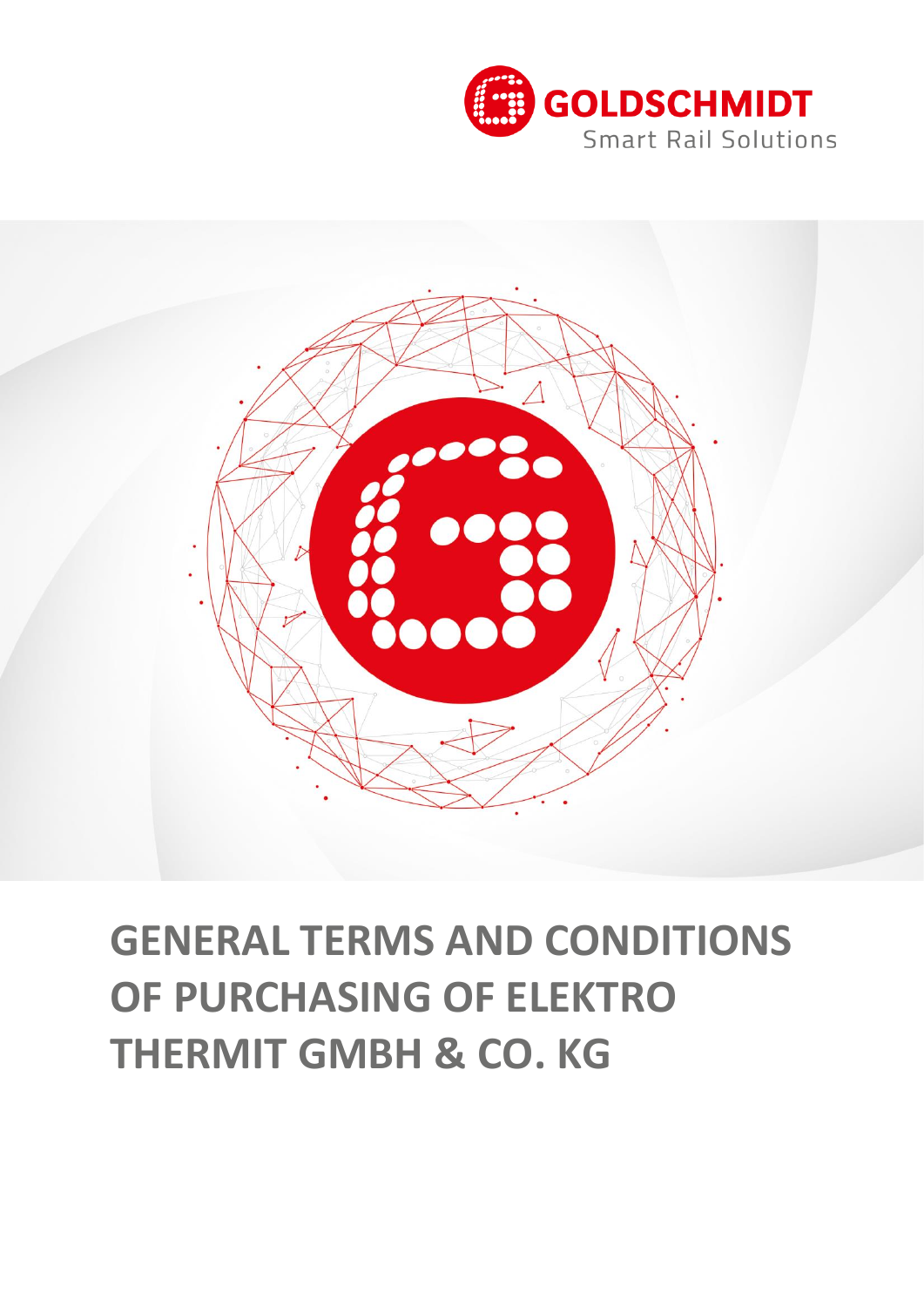

## **CONTENTS**

| 1.  |  |
|-----|--|
| 2.  |  |
| 3.  |  |
| 4.  |  |
| 5.  |  |
| 6.  |  |
| 7.  |  |
| 8.  |  |
| 9.  |  |
| 10. |  |
| 11. |  |
| 12. |  |
| 13. |  |
| 14. |  |
| 15. |  |
| 16. |  |
| 17. |  |
| 18. |  |
| 19. |  |
| 20. |  |

Status: April 2015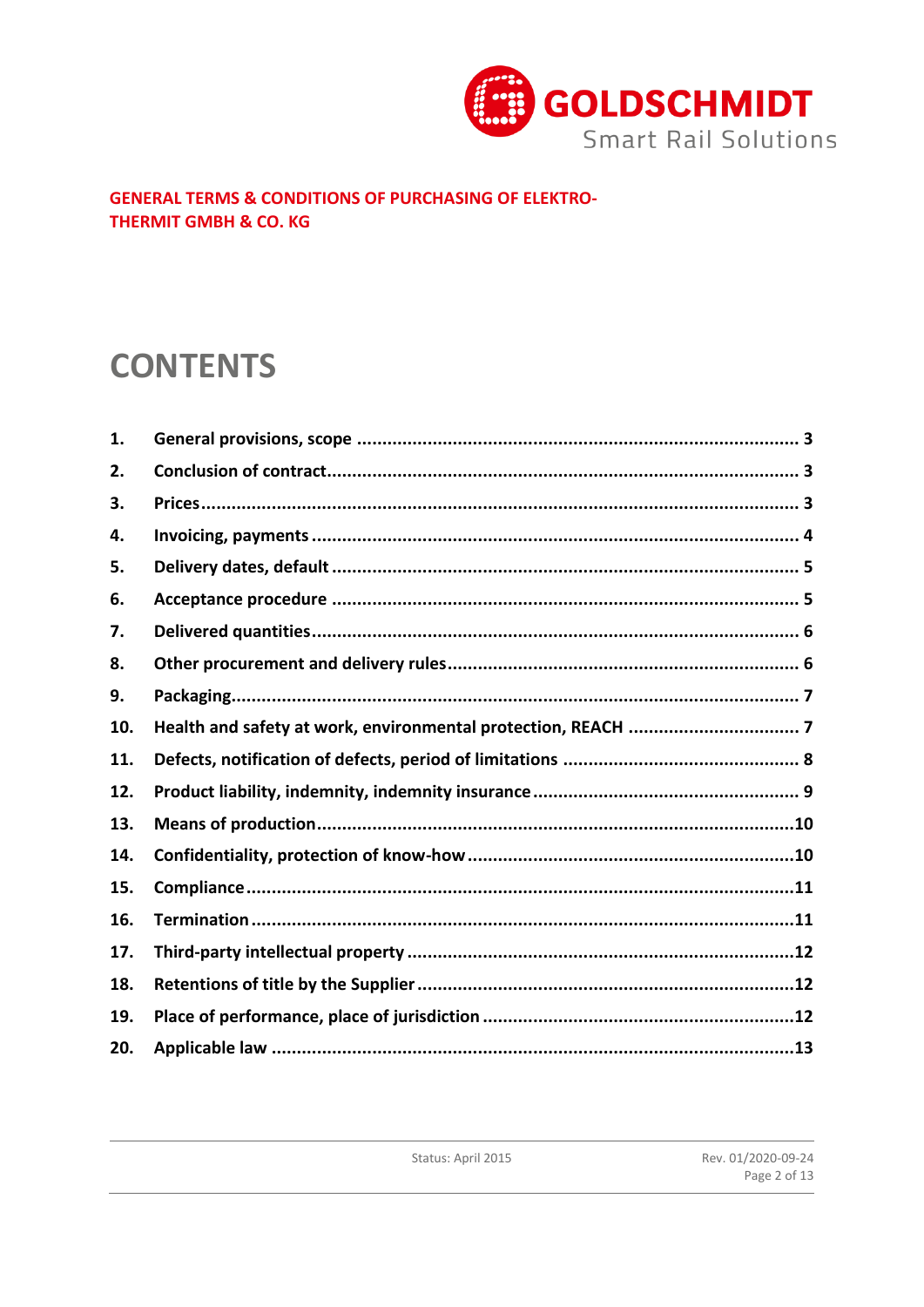

#### **1. General provisions, scope**

- (1) Our General Terms and Conditions of Purchase apply exclusively. We do not accept any terms and conditions used by the other party (referred to hereinafter as the "Supplier") and which add to, contradict or deviate from our own Terms and Conditions unless we have expressly consented in writing to their applicability; this requirement of consent shall also apply if we are aware of terms and conditions used by the Supplier and accept delivery without making reservations in this respect.
- (2) Our General Terms and Conditions of Purchase apply exclusively to entrepreneurs within the meaning of Section 14 (1) BGB [German Civil Code], to legal entities under public law and to publiclaw corporations.
- (3) Any references to the applicability of statutory provisions are made for clarifying purposes only. Such statutory provisions are applicable even without such clarification, unless they have been directly altered or expressly excluded by our General Terms and Conditions of Purchase

#### **2. Conclusion of contract**

- (1) Only orders which have been placed by us in text form (including telefax and email) are binding. The content of our order shall be authoritative.
- (2) The Supplier has to accept our order in writing within ten working days after receipt of the order, unless the order specifies some other period for which it is binding; compliance with this deadline for acceptance is determined by the date on which confirmation is received. Our order expires when said period for acceptance expires

#### **3. Prices**

The agreed prices are fixed prices for all work and (ancillary) services to be performed by the Supplier, carriage free to destination, and include any costs for delivery, packaging, transport insurance and statutory value added tax, unless otherwise specified by the agreed INCOTERMS® or other delivery clause.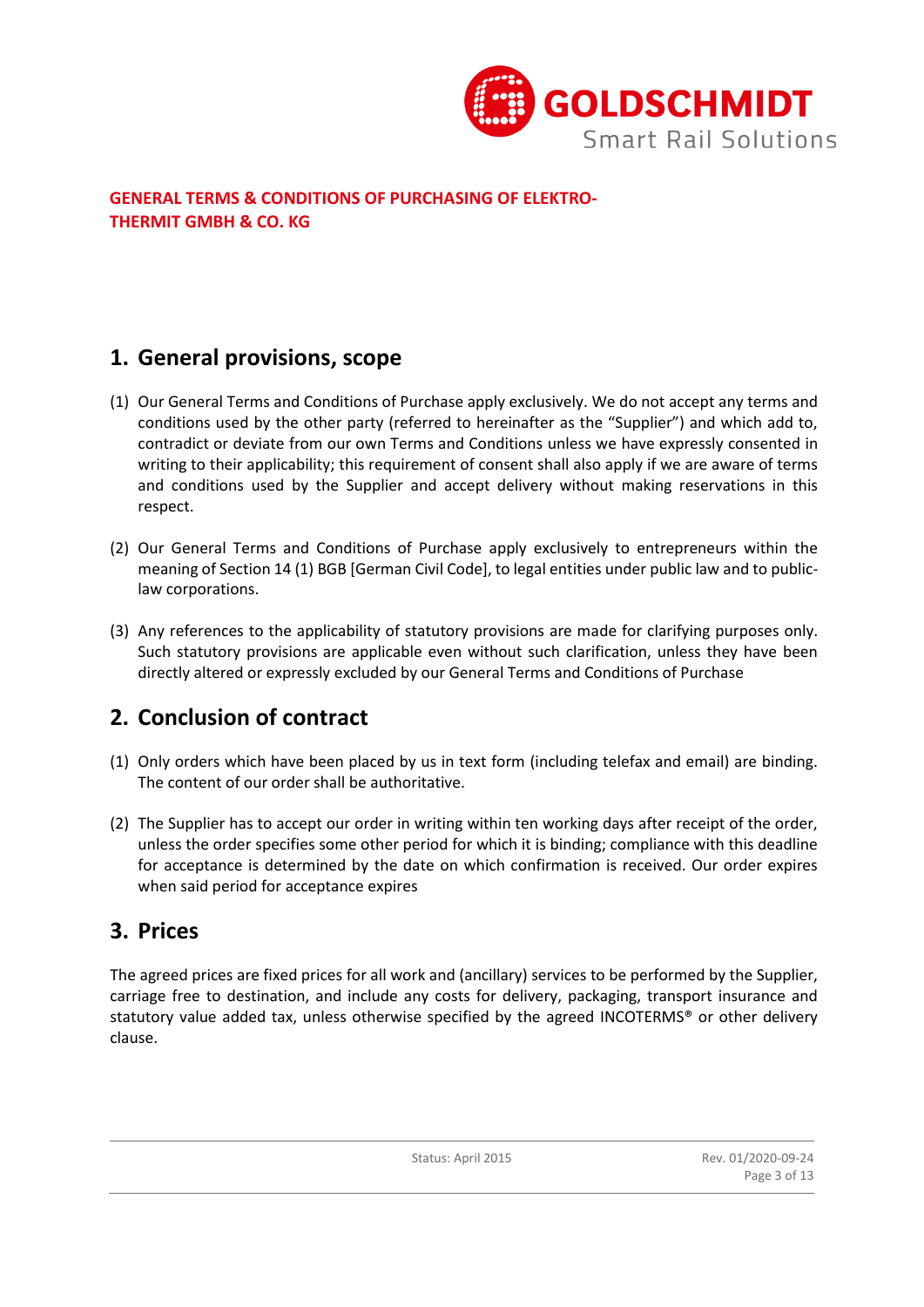

#### **4. Invoicing, payments**

- (1) We shall be issued an invoice (original and duplicate), separately from the shipment, for every delivery or service performed. Invoices must match the wording used in our orders and must include our respective item code. Invoices which do not contain these details or do not conform to statutory requirements shall be deemed to have not been issued and shall be returned with details of the objections.
- (2) Deliveries to different locations or plants may not be invoiced collectively, but must be separately invoiced.
- (3) We settle invoices within 30 days of receipt, provided that the goods/services have been received and approved.
- (4) We reserve the right to deduct a 3% discount from the net amount if we pay the invoice within 14 days of receipt.
- (5) We shall not owe any default interest.
- (6) In the event of incorrect or defective deliveries or performance of services, we have the right to withhold the entire amount or a proportionate amount of payment until proper fulfilment of the order.
- (7) The Supplier has a right of retention or set-off against claims of our own only for such owed amounts that have been acknowledged by us or which have been established by a final court decision, unless the counterclaim is based on a material breach of contract on our part. A material breach of contract is a breach of any contractual obligation that protects material legal interests of the Supplier and which must be granted to the Supplier by the content and purpose of the contract, or of any contractual obligation whose fulfilment is essential if the contract is to be properly implemented, and compliance with which the Supplier generally relied upon and may rely upon
- (8) We reserve the right to choose an appropriate method of payment. If payment is made by bank giro transfer, the duty to pay has been honoured in good time if the transfer order was sent to our bank three days before the term of payment has expired; we shall not accept responsibility for any delays caused by the banks involved in the payment transactions.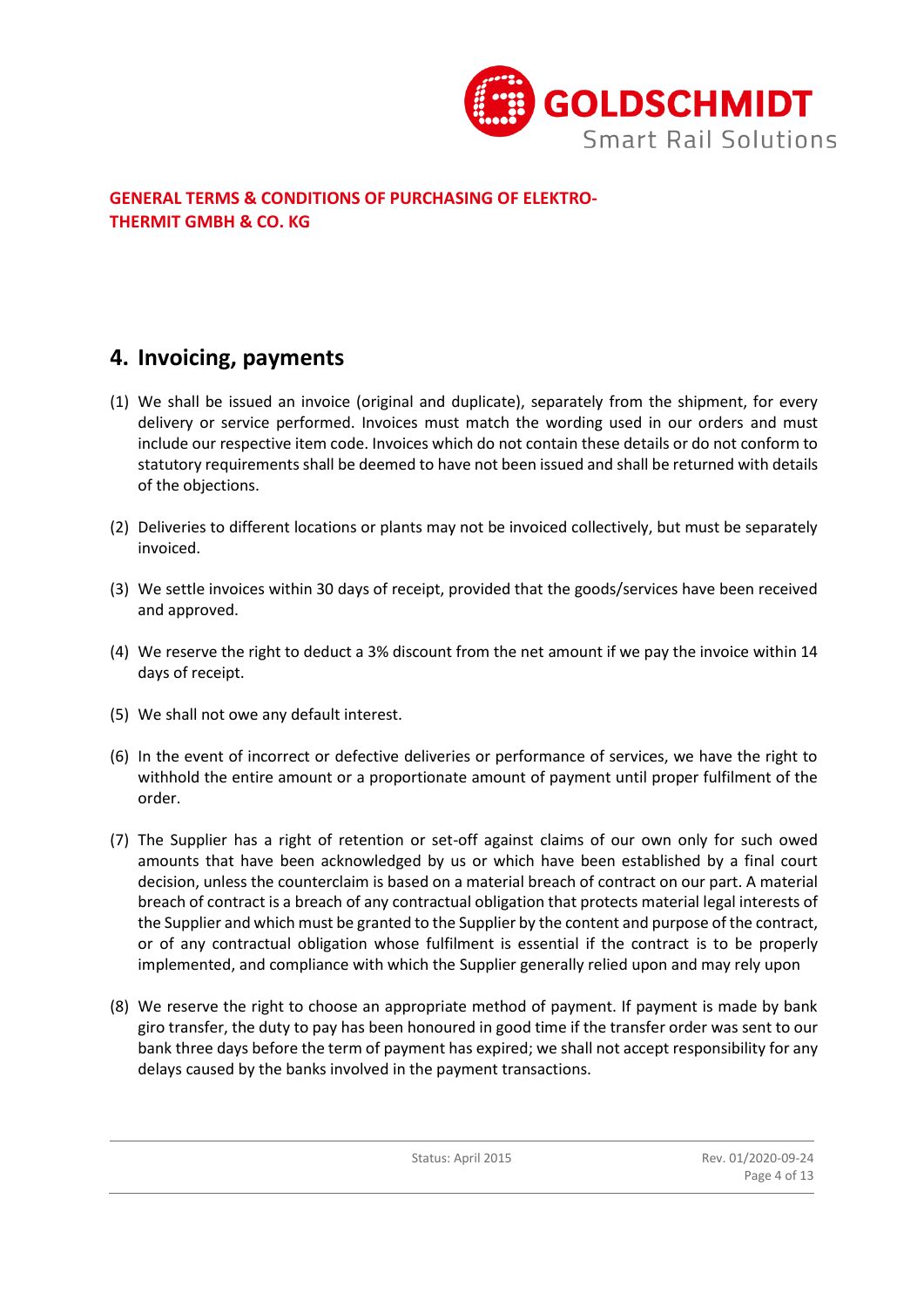

(9) Any claims on the part of the Supplier shall be barred by limitation in accordance with the statutory regulations

#### **5. Delivery dates, default**

- (1) The agreed delivery dates and deadlines are binding. Compliance with the delivery date or deadline is determined by the date on which the goods are received at the specified delivery address, unless otherwise stated in the agreed delivery clause.
- (2) The Supplier shall inform us immediately and in writing, and verbally beforehand, if circumstances that may result in non-compliance with the agreed delivery dates arise or become known to him. This provision shall apply even if the delay in delivery is not the fault of the Supplier. In the event of any breach of this obligation, we shall be entitled to compensation from the Supplier for the resulting damage.
- (3) We shall not accept part deliveries or part performance of services, or billing thereof, unless this has been expressly agreed in writing. If part delivery has been agreed, the remaining amounts shall be stated in the delivery documents.
- (4) In the event of any default on delivery, we have full entitlement to our statutory rights and claims. In particular, we have the right to claim damages instead of performance if the statutory requirements are met, and to withdraw from the contract – also in respect of the unfulfilled part only.
- (5) In the event of any delay in delivery, we have the right to claim liquidated damages amounting to 0.25% of the net price per day of delay, but no more in total than 5% of the net price of the delayed goods or services; this is without prejudice to any further claims, in particular to statutory claims to damages, from which the liquidated damages shall be deducted. If we accept delayed delivery or performance, we have the right not to claim the liquidated damages until the final payment is made.

#### **6. Acceptance procedure**

(1) Any contractually specified verifications of performance and acceptance procedures shall be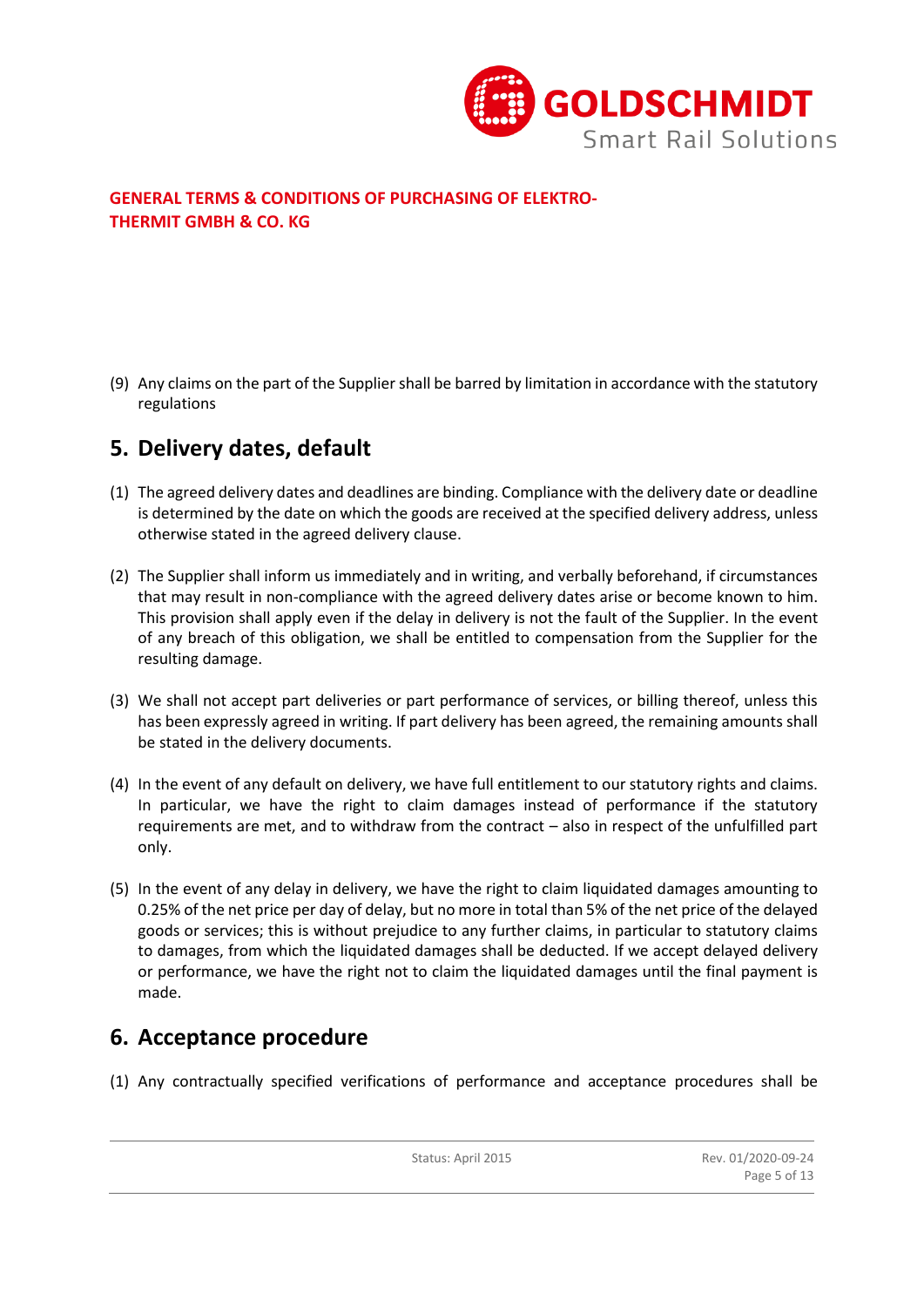

provided and conducted at no cost to ourselves and shall be recorded in writing by both parties.

(2) Cases of force majeure, including strikes, lock-outs, civil unrest, official measures and other unforeseeable, unavoidable and serious events beyond our control entitle us to postpone acceptance for the duration of the hindrance, plus a reasonable preparation period. If, in such cases of force majeure, it is no longer reasonable for one of the parties to implement of the contract, said party may withdraw from the contract. The Supplier may not derive any claims to damages from such postponement of acceptance or from our withdrawal from the contract.

#### **7. Delivered quantities**

- (1) The Supplier may deliver only the quantities that were ordered. Any additional quantities delivered may be returned by us without prior notification of the costs and risks incurred by the Supplier and with a corresponding deduction from the invoice amount.
- (2) The values determined by us during the incoming goods inspection are authoritative for the quantities, weights and measurements of items and for the quantities delivered, unless some other form of verification is stipulated.

#### **8. Other procurement and delivery rules**

- (1) Unless we have given our prior written consent, the Supplier has no right to have the goods or services owed by the Supplier provided by third parties instead (e.g. by subcontractors).
- (2) On the date of dispatch, a detailed dispatch note containing our order data shall be sent to us. The order data to be stated by the Supplier must include at least the order number and item code, the contact person and the date of the order. The goods themselves must be accompanied by delivery documents containing the same details. For all orders, the place of delivery specified under terms of delivery on the first page must be complied with, and all packages must be marked as prescribed.
- (3) In the case of deliveries made directly to third parties, the copies of the consignment notes signed by the recipient, or other confirmations of receipt, shall be sent to us along with the invoice for the goods. In the case of such deliveries, the goods and packaging thereof must not contain any indications of origin of whatever kind.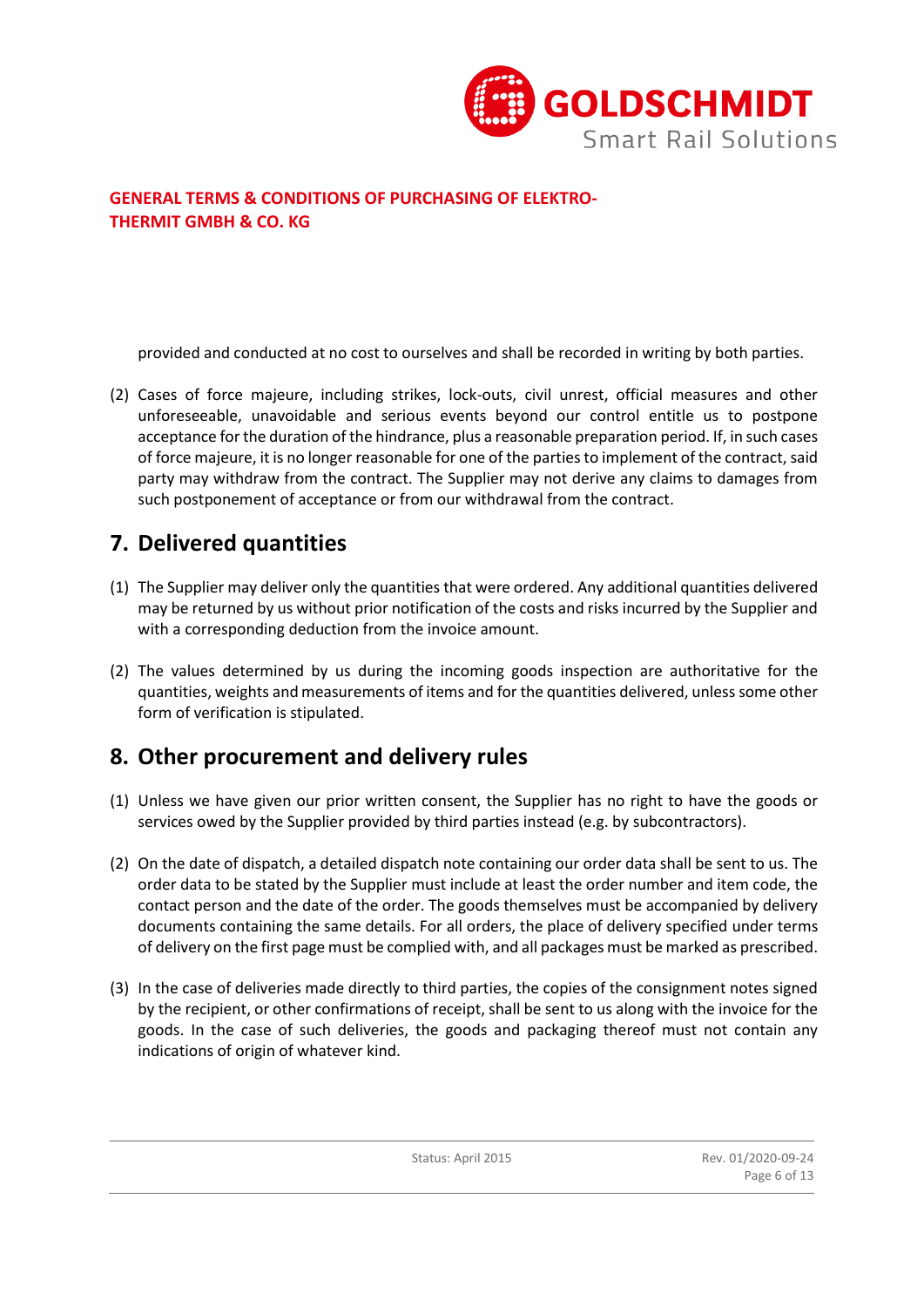

(4) The Supplier shall keep to the normal goods receiving times (Mondays to Fridays, 7 am to 3 pm).

#### **9. Packaging**

- (1) The Supplier shall take back any packaging material at our request. If we send packaging material back to the Supplier, we shall inform the Supplier in good time before dispatching it.
- (2) The packaging material is included in the purchase price, and the Supplier must inform us accordingly of the respective value of the packaging material at our request.

#### **10. Health and safety at work, environmental protection, REACH**

- (1) Services, installation work, repairs and other work and services performed in connection with supplied machinery, plant and equipment must be carried out by the Supplier in such a way that they comply with the respective laws, directives and legal regulations applicable in the territory of the Federal Republic of Germany, unless some other country has been agreed upon. With regard to health and safety at work, the Supplier/Contractor shall pay particular attention to ensure compliance with the following laws, provisions, rules and regulations: the Equipment Safety Act (Gerätesicherheitsgesetz) and associated legal statutes – in particular the CE mark required in legal statutes, declarations of conformity and operating instructions, accident prevention regulations, regulations governing health and safety at work, and generally accepted safety and industrial medicine rules, generally accepted engineering standards, the Chemicals Act (Chemikaliengesetz) and associated legal statutes – in particular the Hazardous Substances Regulations (Gefahrstoffverordnung), the Federal Immission Control Act (Bundesimmissionsschutzgesetz) and associated legal statutes, the End-of-Life Vehicles Ordinance Regulations (Altfahrzeugverordnung), and the laws and applicable regulations governing the protection of water resources, waste disposal and hazardous goods.
- (2) The Supplier shall ensure that his deliveries comply with the provisions in Regulation (EC) 1907/2006 concerning the Registration, Evaluation, Authorisation and Restriction of Chemicals (REACH). If so required under the terms of the REACH Regulation, the substances contained in the Supplier's products must be pre-registered, or registered if the transitional period has expired, unless the substance has been exempted from registration. The Supplier has provide safety data sheets in accordance with the provisions of the REACH Regulation, and the information required under Article 32 of the REACH Regulation. At our request, he shall also provide us with the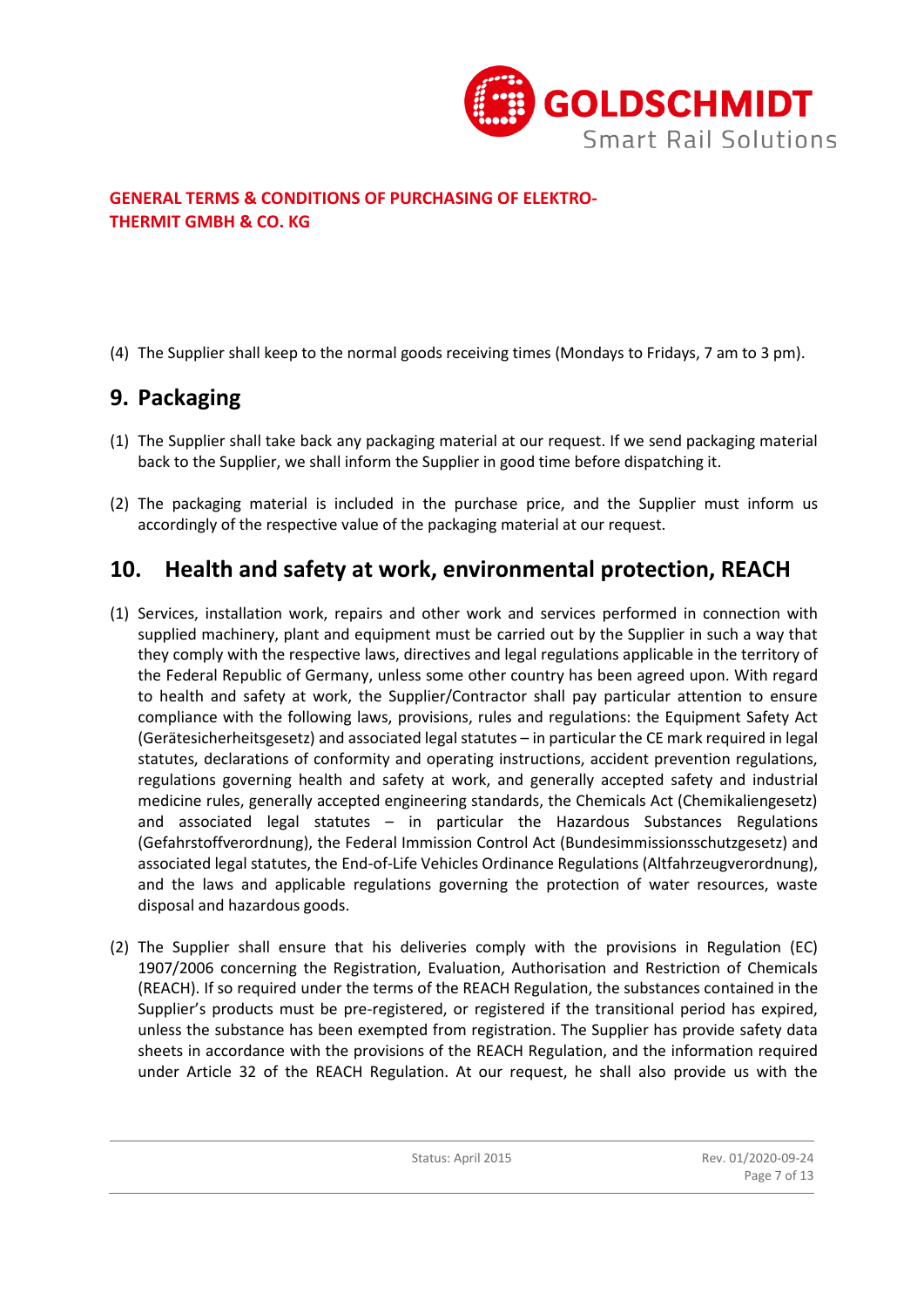

information pursuant to Article 33 of the REACH Regulation

#### **11. Defects, notification of defects, period of limitations**

- (1) In the event of any claims against the Supplier, the statutory claims in respect of defects and other breaches of obligation shall apply, unless these General Terms and Conditions of Purchase determine otherwise or contain supplementary provisions in that respect. In the event of defects, we are specifically entitled to demand, at our discretion, either remedy of defect or delivery of a new item by the Supplier.
- (2) The Supplier is obligated to perform appropriate in-process quality control and to conduct appropriate outgoing goods inspections and thus to check the quality of the parts to be delivered prior to their dispatch.
- (3) With regard to our statutory duty to inspect receiving goods and report defects, Section 377 HGB (German Commercial Code) shall apply accordingly, subject to the proviso that we have the right to inspect and to complain of defects within at least five working days after delivery or after the discovery of such defects, unless longer periods are granted by law.
- (4) The Supplier shall provide a warranty for defects for a warranty period of 36 months as from the transfer of risk, unless a longer warranty period is stipulated by law.
- (5) In the case of replacement deliveries and remedies of defect, the warranty period for replaced and remedied parts shall start again, unless we had to assume from the behaviour of the Supplier that the latter saw no obligation to respond in such a manner and did so purely as a gesture of goodwill, and that said response was in fact such a gesture of goodwill.
- (6) If the goods deviate from their contractually agreed properties, e.g. in respect of dimension, tolerances, stability, surfaces and hardness, the values we measure shall apply, unless some other form of verification is stipulated.
- (7) The Supplier shall hold us free from any third-party claims, if and to the extent that the Supplier himself would bear liability towards third parties.
- (8) If the Supplier fails to honour his obligation to remedy defect (by eliminating the defect or by supplying a non-defective replacement, at our discretion) within a reasonable period as specified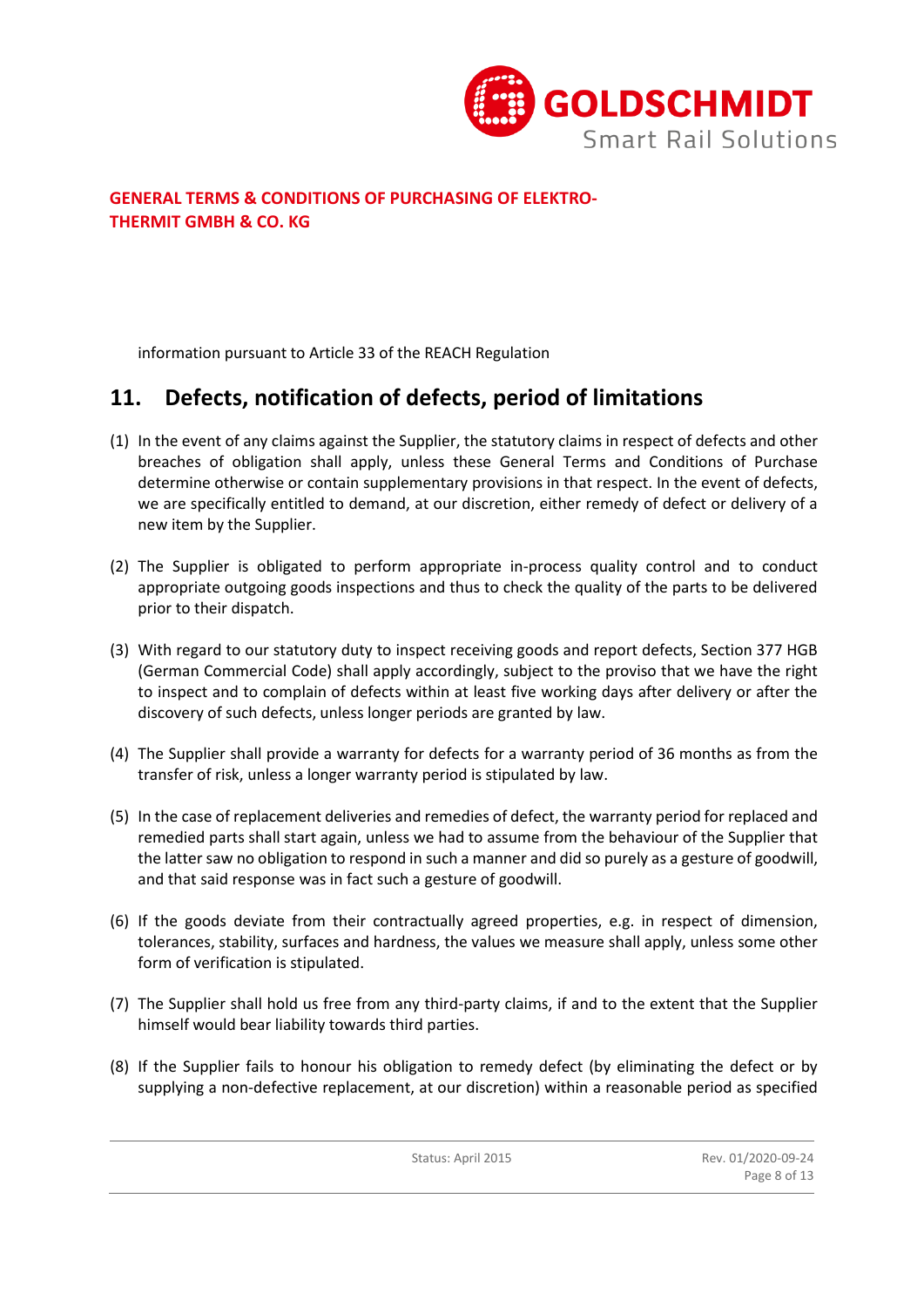

by us, we may remedy the defect ourselves or have it remedied, and may claim reimbursement from the Supplier for the expenses incurred, including an appropriate advance payment. If the remedy of defect by the Supplier fails or is unreasonable for us to accept (e.g. due to special urgency, jeopardisation of industrial safety or the threat of excessive losses), we do not have to set a deadline for remedy; in such a case, however, we shall inform the Supplier without delay, if possible in advance.

(9) All necessary costs for inspection, remedy, replacement delivery or repair (costs for personnel, material, installation, dismantling, transport, product recall, etc.) shall be borne by the Supplier. This principle shall also apply if it transpires that no defect actually existed; this is without prejudice to our liability for damages in the event of an unjustified complaint of defect, but we shall bear liability only if we had realised, or failed to realise due to gross negligence, that no defect existed in fact. The Supplier shall also bear any expenses that we incur in the course of remedy of defect, including our expenses for any necessary receiving goods inspections that go beyond the normal scope.

#### **12. Product liability, indemnity, indemnity insurance**

- (1) If, in addition to ourselves, the Supplier is also responsible towards a third party for product related damage, he shall hold us free from any third-party claims to damages if the cause lay within the sphere of control and organisation of the Supplier. In addition to payment of damages to third parties, the Supplier's liability also includes the costs for appropriate legal defence, product recall costs, inspection costs and replacement costs.
- (2) As part of his liability for damages within the meaning of the clause 12.1 above, the Supplier shall also reimburse any expenses that arise from or in connection with any product recalls that we conduct. This specifically applies to any product recall operations under the Product Safety Act (Produktsicherheitsgesetz). We shall inform the Supplier – to a reasonable and feasible extent – about the content and scope of any product recalls to be carried out and shall provide him with an opportunity to state his position. This shall be without prejudice to other statutory claims.
- (3) The Supplier must take out and maintain product liability insurance with appropriate scope and cover as customary for the industry and for the duration of the contractual relationship, including the warranty period and the statutory period of limitation. The Supplier must provide proof of such insurance at our request.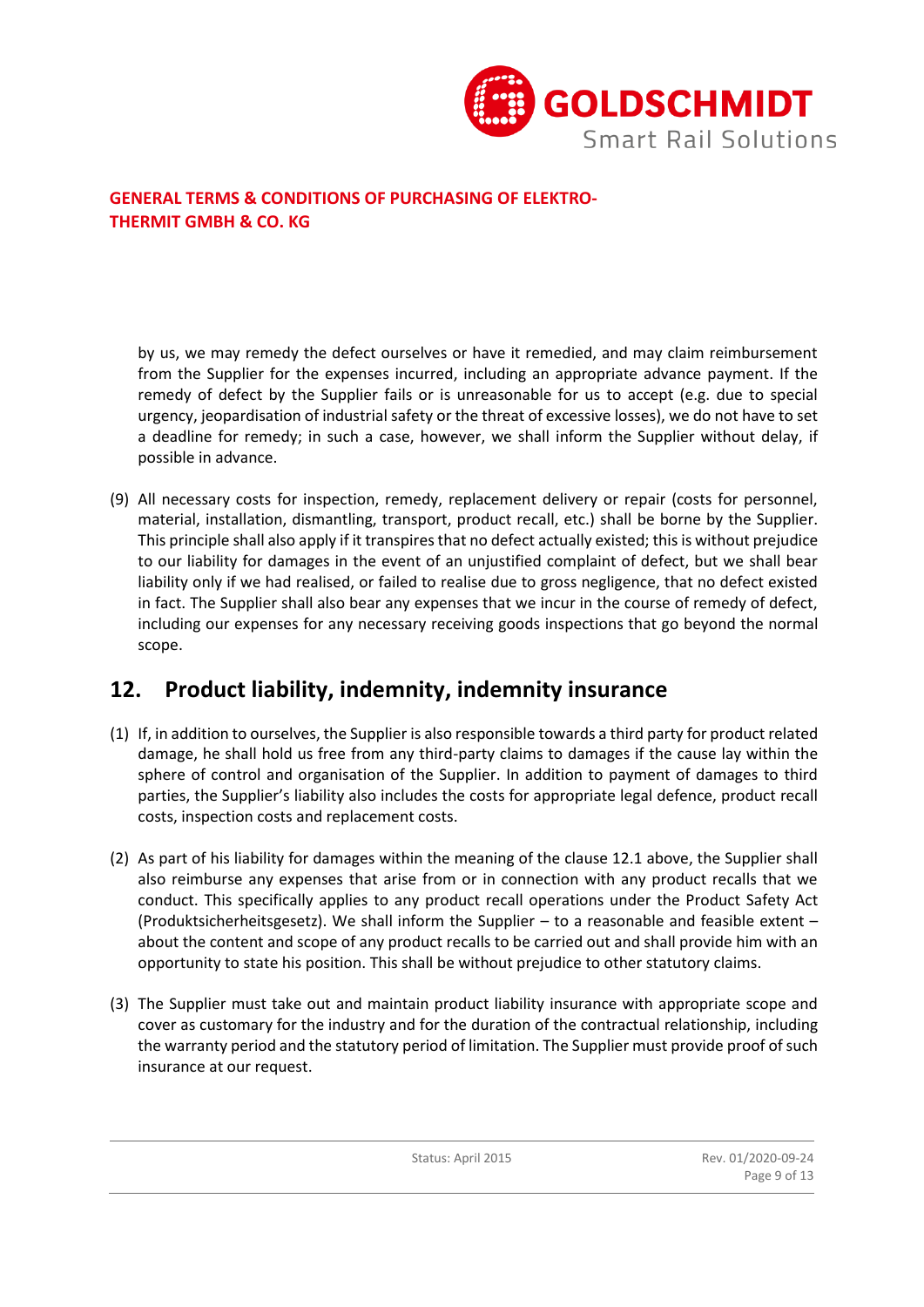

#### **13. Means of production**

Models, drawings, specimens, dies, tools, templates and/or other technical aids and documents that are provided to the Supplier, or produced by the Supplier in accordance with our specifications may not be sold, pledged or otherwise given to third parties, or otherwise used for third parties, unless we have given our written consent. The same applies to any objects produced with the aid of such means of production. Such objects may only be supplied to us, unless we have stated in writing that we consent to some other use. Drawings and models shall remain our inalienable, material and immaterial (intellectual) property and must be returned to us after execution of the order, without us having to request them. The Supplier shall be liable for any breach of the above.

#### **14. Confidentiality, protection of know-how**

- (1) All business or technical information and data of whatever kind to which access is provided by us, including features that can be inferred from any objects, documents or data that are provided, and any other knowledge or experience, collectively referred to hereinafter as "Information", shall be treated by the Supplier as confidential vis-à-vis third parties, if and and as long as it is not obviously in the public domain, and in the Supplier's own enterprise may be provided only to such persons who must necessarily be involved in using the Information for the purpose of supplying us, and who must likewise be committed in writing to maintaining confidentiality. This obligation to maintain confidentiality shall also remain in force even after the contract has ended. The Information remains our exclusive (intellectual) property.
- (2) Such Information may not be copied or used commercially, except for deliveries of goods to us or performance of services for us, without our prior written consent.
- (3) We reserve all rights in respect of such Information and data (including copyrights, and the right to file intellectual property rights such as patents, utility models, trademarks, etc.). If these were made available to us by third parties, the above reservation of rights and the duty to maintain confidentiality shall also apply for the benefit of such third parties.
- (4) Products made in accordance with documents drafted by us, or in accordance with our confidential specifications, may neither be used by the Supplier himself, nor offered or supplied to third parties, unless the Information specified by us are lawfully common knowledge or the state of the art.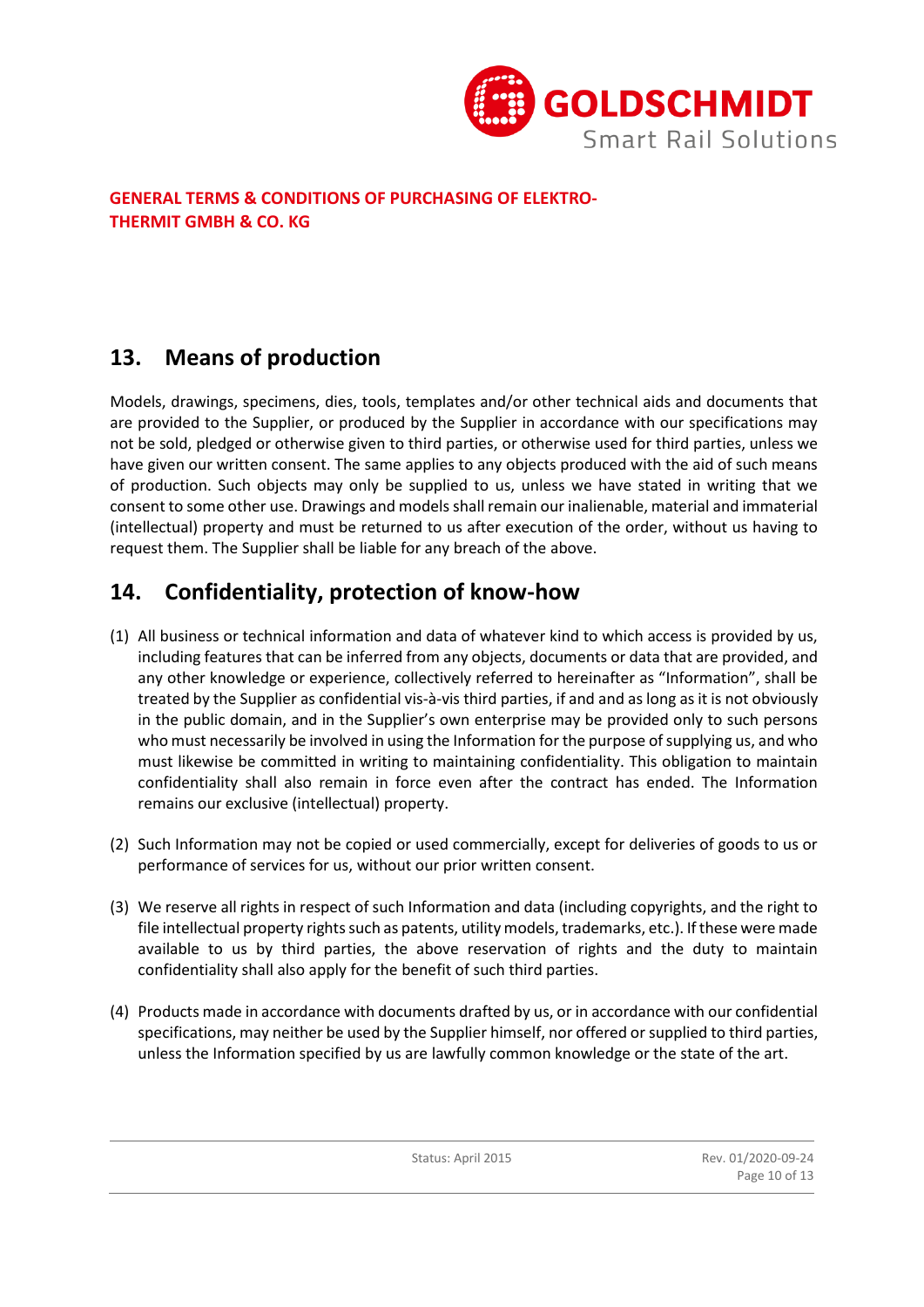

#### **15. Compliance**

- (1) We operate a "zero tolerance policy" in respect of corruption and other violations of the law.
- (2) The Supplier gives his assurance that, in honouring his obligations, he shall
- comply with all applicable statutory provisions and regulations, in particular with anticorruption, anti-money laundering and anti-trust regulations, and with the provisions of laws against unfair or distorted competition. The same shall apply to the Supplier's employees and vicarious agents;
- not make any payments of money, or provide other favours that involve a financial benefit for the recipient, to holders of public office; and
- shall comply with our Code of Conduct for our business partners (which we shall provide on request).
- (3) The Supplier shall exercise due care in selecting any third parties he commissions, and shall commit them to adhere to the statutory provisions and regulations applicable to them, in particular to anticorruption, anti-money laundering and anti-trust regulations, and to the laws against unfair or distorted competition.

#### **16. Termination**

- (1) Each Party has the right to terminate the contract with immediate effect for good cause, without prejudice to any other rights of termination. Good cause for termination without notice exists, in particular, if
- one of the parties commits a material breach of contract (including the obligations specified in clauses 15.2 and 15.3), despite due warning and setting of a reasonable deadline (unless this can be dispensed with according to statutory regulations);
- or there are reasonable grounds for suspecting (e.g. due to reports in the media) that acts of corruption or other criminal offences have been committed; the party terminating the contract shall provide the other party with an opportunity to respond to such accusations.
- (2) Notice of termination must be in writing to obtain effect.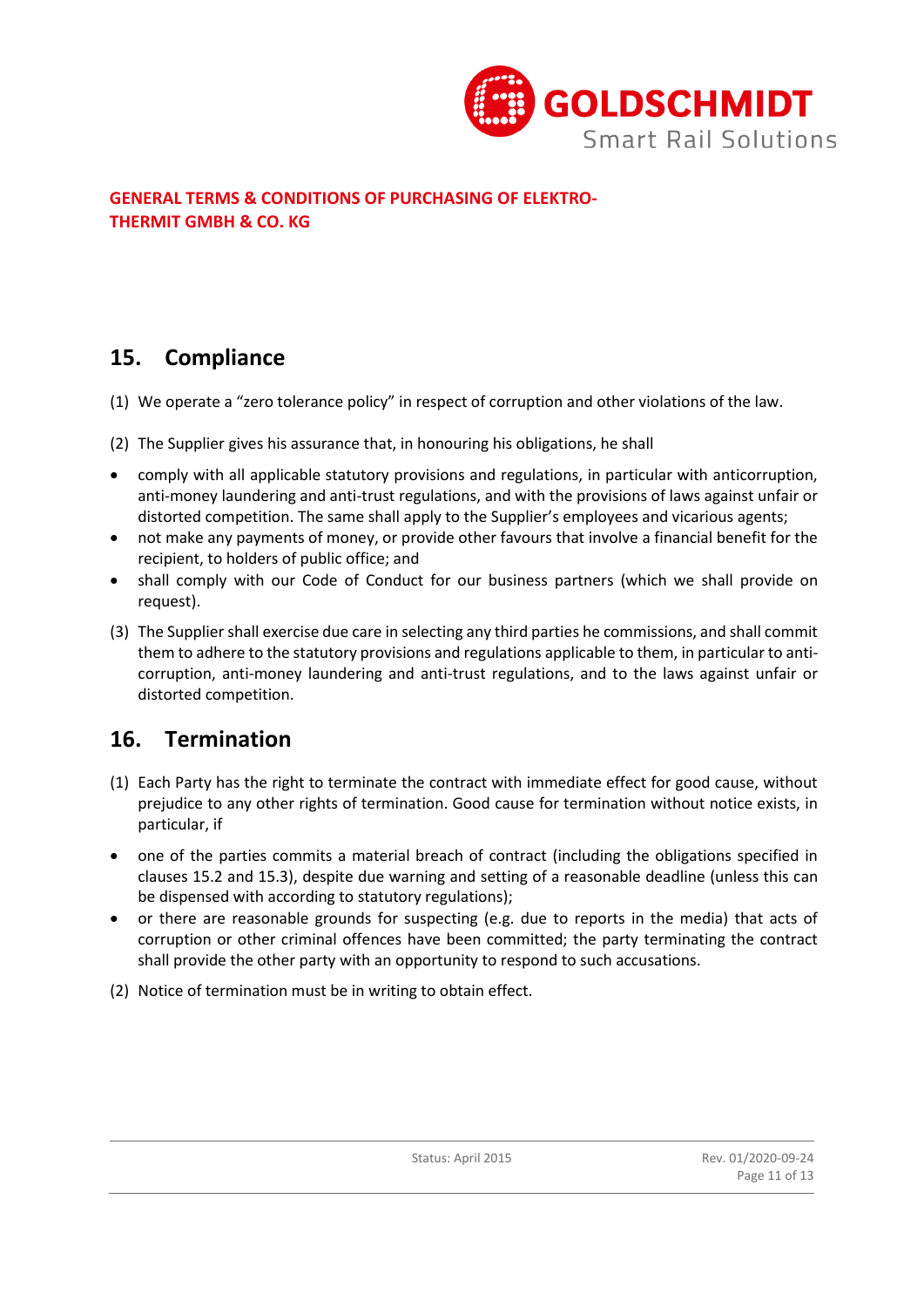

### **17. Third-party intellectual property**

- (1) The Supplier shall make every endeavour to ensure that no products supplied by him infringe thirdparty intellectual property rights in countries of the European Union, in other countries in which he produces the products or has them produced, or in the agreed country to which the product is to be delivered or in which it is to be used.
- (2) If we are sued by a third party for infringement of intellectual property rights, the Supplier shall hold us free from such claims, unless the cause was beyond the sphere of control and organisation of the Supplier. We have no right, without the consent of the Supplier, to conclude agreements with the respective third party that entail obligations on the part of the Supplier
- (3) This duty on the part of the Supplier to indemnify us shall apply to all expenses that we necessarily incur as a result of or in connection with our being sued by a third party, also and in particular to costs of legal defence and to all costs for procuring essential replacements.
- (4) If sale and/or use of the object of supply or of the result of work to us or by us has been prohibited, the Supplier shall, at our discretion, either procure a right of use for us at his own expense, or shall modify the object of supply or the result of work in such a way, in consultation with ourselves, that it no longer infringes the intellectual property rights in question.

#### **18. Retentions of title by the Supplier**

We respect only a simple right of retention on the part of the Supplier. No extended or prolonged rights of retention shall be accepted.

#### **19. Place of performance, place of jurisdiction**

- (1) The place of performance for all rights and duties arising from the contract is our place of business.
- (2) The place of jurisdiction is our place of business. However, in derogation therefrom, we also have the right to sue the Supplier at some other statutory venue. The above is without prejudice to any exclusive places of jurisdiction that are stipulated by law.